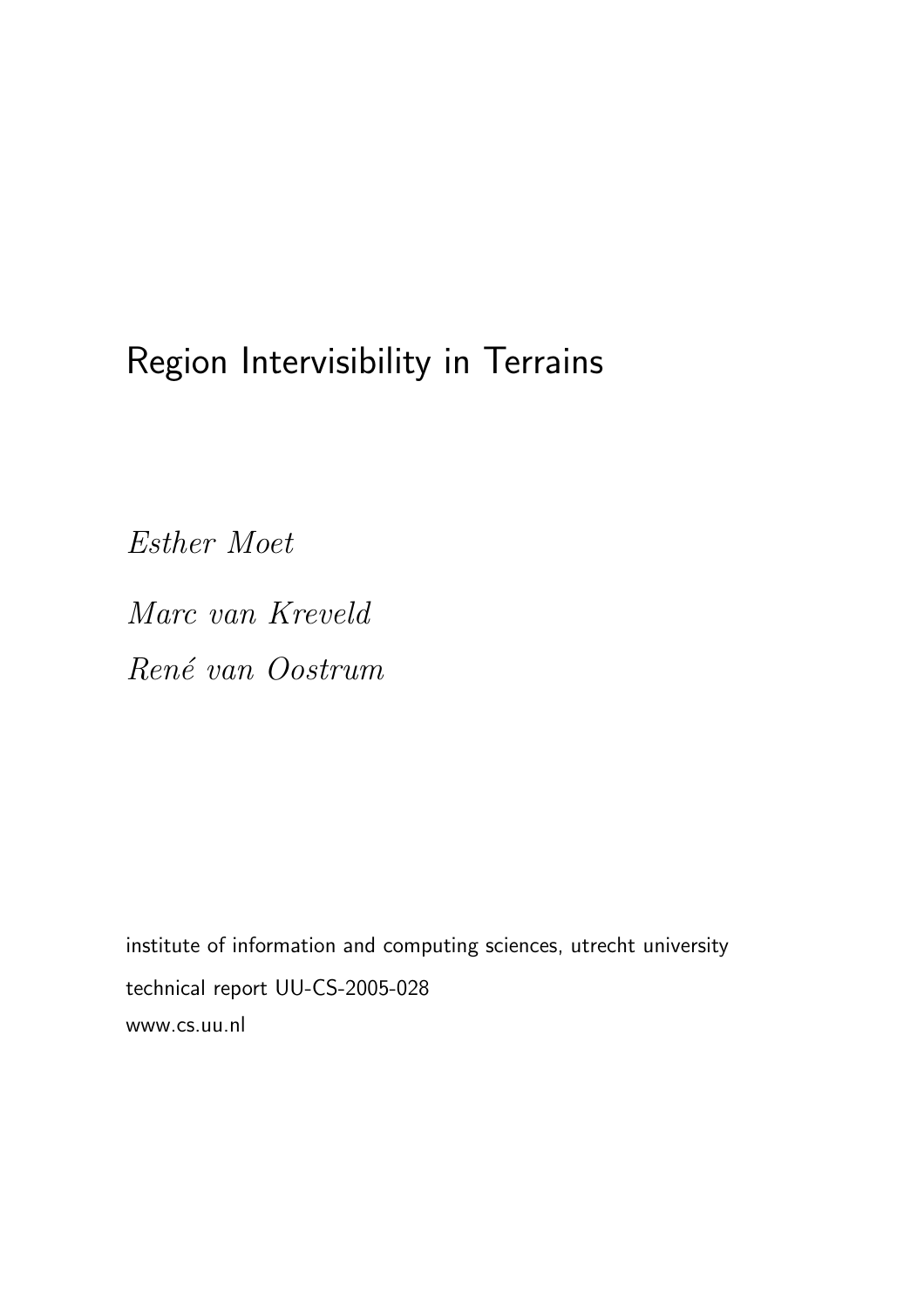## Region Intervisibility in Terrains

Esther Moet Marc van Kreveld René van Oostrum

June 2005

#### Abstract

A polyhedral terrain is the graph of a continuous piecewise linear function defined over the triangles of a triangulation in the  $xy$ -plane. Two points on or above a terrain are visible to each other if the line-of-sight does not intersect the space below the terrain. In this paper, we look at three related visibility problems in terrains. Suppose we are given a terrain T with n triangles and two regions  $R_1$  and  $R_2$  on T, i.e., two simply connected subsets of at most  $m$  triangles. First, we present an algorithm that determines, for any constant  $\epsilon > 0$ , within  $O(n^{1+\epsilon}m)$  time and storage whether or not  $R_1$  and  $R_2$  are completely intervisible. We also give an  $O(m^3n^4)$  time algorithm to determine whether every point in  $R_1$  sees at least one point in  $R_2$ . Finally, we present an  $O(m^2n^2 \log n)$  time algorithm to determine whether there exists a pair of points  $p \in R_1$  and  $q \in R_2$ , such that  $\boldsymbol{p}$  and  $\boldsymbol{q}$  see each other.

## 1 Introduction

Visibility computations in 3D, especially those with respect to terrain models, have their main application in geographic information systems (GIS). Examples are computations regarding horizon pollution and signal transmission, e.g., for mobile phone networks. Other application areas in which visibility problems in 3D arise are computer graphics and game design. This research area has received increasing attention from computational geometers over the last two decades.

The most common terrain model is the *polyhedral terrain*, which is the graph of a continuous piecewise linear function defined over the n triangles of a triangulation in the  $xy$ -plane. Three surveys of a variety of visibility problems and their solutions are [8, 11, 28]. Interest in algorithmic exploration of visibility in terrains is growing. For instance, there is a number of recent articles that study how the shortest pair of watchtowers that guards a terrain can be found efficiently [1, 3, 6].

Given a viewpoint on or above a terrain, the visibility map for that point is defined as the subdivision of the terrain into visible and invisible connected components. The most efficient and output sensitive algorithms to compute the visibility map of a terrain from a given viewpoint use hidden surface removal techniques. Reif and Sen [26] developed an  $O((n+k)\log n\log\log n)$  time algorithm, where k is the size of the resulting visibility map, which can be quadratic. A few years later, Overmars, Katz and Sharir [20] reported an  $O((n\alpha(n) + k)\log n)$  time algorithm, where  $\alpha(n)$  is the extremely slowly growing inverse of the Ackermann–function.

In GIS, visibility problems on terrains are referred to as *viewshed analysis*. Efficient computation of the viewshed, i.e., the visibility map from a given viewpoint, has been studied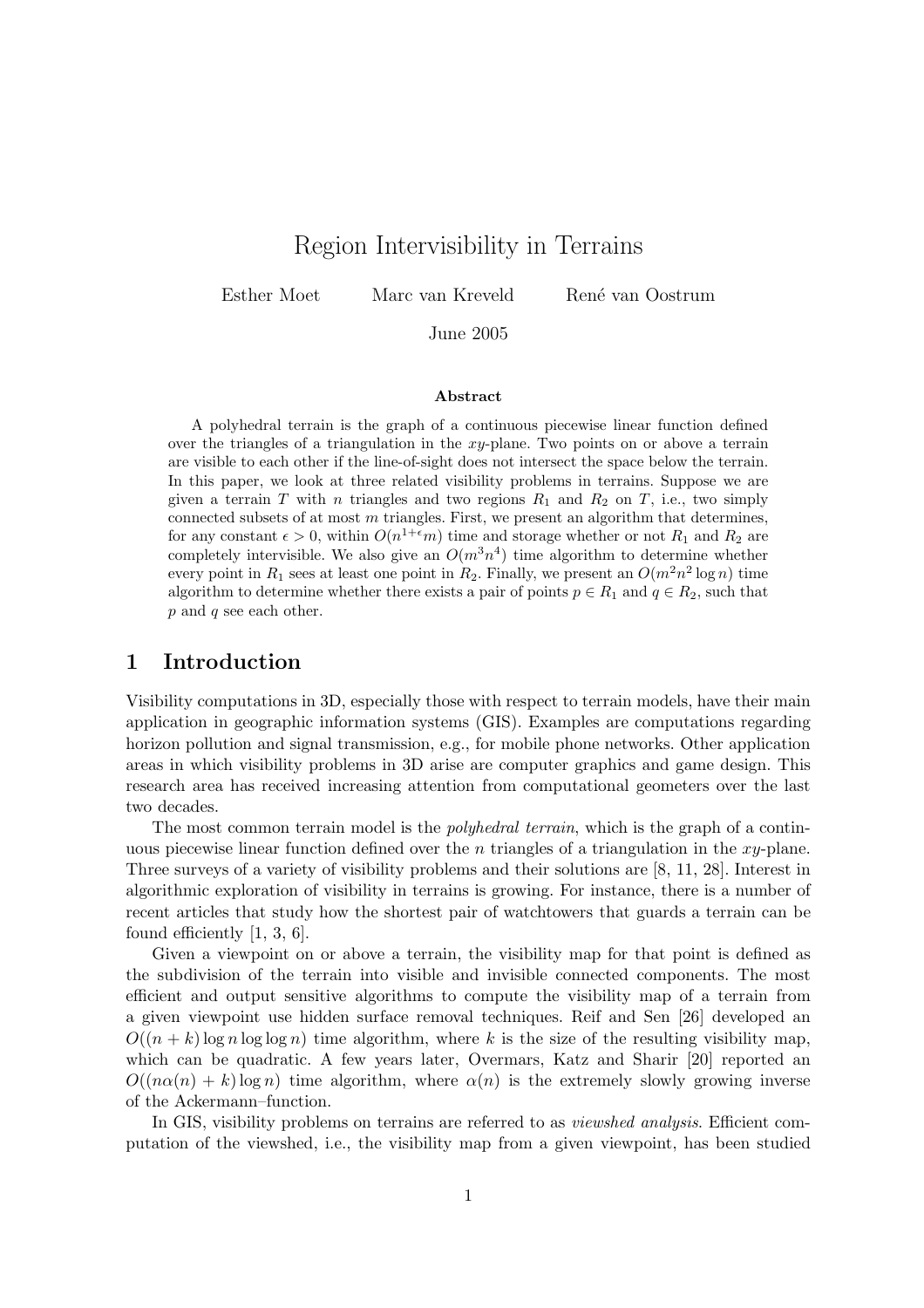#### 2 PRELIMINARIES 2

extensively over the years [14, 15, 18, 27, 29]. In addition, some studies addressed the relation of the height of (points on) the terrain to visibility [18, 23]. The computation of visibility in GIS is usually performed with heuristical algorithms and provides approximate solutions [13, 17]. Recently, a method of terrain simplification that aims to preserve inter-point visibility was proposed [4]. In the algorithms community, the goal is to establish the computational complexity of GIS-inspired visibility problems and the worst-case running times of exact solutions are analyzed [5, 16]. This paper falls into the last category.

Previous algorithmic intervisibility studies only address either point-to-point or pointto-region visibility. In contrast, we study region-to-region visibility. A region is a simply connected subset of  $O(m)$  triangles of the terrain. We introduce three ways to define regionto-region visibility: complete, semi-complete, and partial intervisibility. In the case of complete intervisibility, every point in one region sees every point in the other region and vice versa. Partial intervisibility signifies that there is a point in the one region that sees at least one point in the other region. Semi-complete intervisibility is a hybrid: every point in one region sees at least one point of the other region, and vice versa.

In this paper, we present three algorithms for the above mentioned problems. First, we determine whether two regions on a terrain are completely intervisible within time and storage bounds of  $O(n^{1+\epsilon}m)$ . We show that this problem is 3sum-hard, so it is likely that our solution is close to optimal. The second algorithm we present tests for semi-complete intervisibility in  $O(m^3n^4)$  time. Finally, we give an  $O(m^2n^2 \log n)$  time algorithm to determine partial intervisibility.

The paper is structured as follows. In Section 2 we give definitions which we use in the rest of the paper. In Sections 3, 4, and 5, we consider complete, semi-complete and partial region intervisibility, respectively. In the last section, we summarize our results and give our views on future research. A preliminary abstract of this paper appeared earlier, containing only the results of Section 3.1 to 3.3 [30].

## 2 Preliminaries

In this section, we give several definitions regarding terrains and visibility that we use throughout this paper.

We define a *terrain*  $T \subset \mathbb{R}^3$  to be a triangulated polyhedral surface with n vertices  $V(T) = \{v_1, v_2, ..., v_n\}$ . Each vertex  $v_i$  is specified by three real numbers  $(x_i, y_i, z_i)$ , which are its cartesian coordinates. Furthermore, T can be intersected by any vertical line at most once. Therefore, T can also be viewed as the image of a piecewise linear function on  $\mathbb{R}^2$ . A *region* is a simply connected subset of  $O(m)$  triangles of T.

We denote the plane that contains a given triangle  $t$  by  $\mathcal{P}_t$ . The half-space induced by  $\mathcal{P}_t$  that contains the points above  $\mathcal{P}_t$  is denoted by  $\mathcal{P}_t^+$  and the other half-space by  $\mathcal{P}_t^$  $t_t^-$ . The set of points above the entire terrain T is denoted by  $T^+$ , and the set of points below T is denoted by  $T^-$ . We assume that a triangle t of a terrain T is the union of its interior  $int(t)$ and its boundary  $\partial t$ , i.e., t is a closed set. We denote the boundary of a region R by  $\partial R$  and the remainder of the points in R by  $int(R)$ . The closure of a (possibly open) set S is the union of S and  $\partial S$ , and is denoted by  $cl(S)$ . Throughout this paper, we use  $O^*(f(n,m))$  as a shorthand for the bound  $O(f(n,m) \cdot n^{\epsilon})$ , where  $\epsilon > 0$  is an arbitrarily small constant. The  $O<sup>*</sup>(...)$ -notation supresses polylogarithmic factors of n, and factors  $n<sup>ε</sup>$ .

Given a terrain T in 3D and two points p and q, with  $p, q \in T \cup T^+$ , we say that p sees q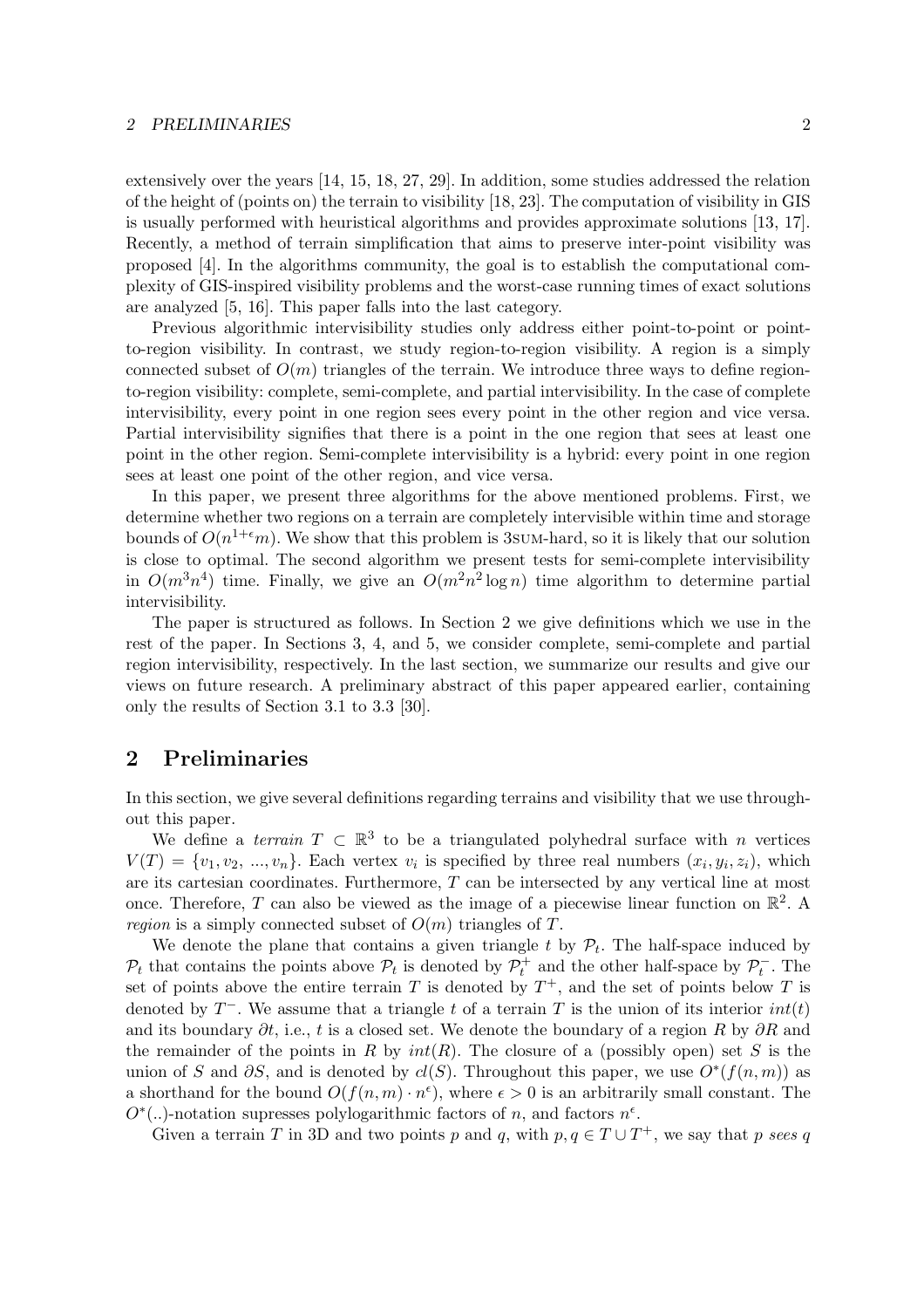if the line segment pq does not intersect  $T^{\text{-}}$ , i.e. grazing contact of the line-of-sight with the terrain is permitted. Visibility is only defined on and above the terrain; so, if a point  $q$  in the interior of a triangle t sees a point p, then p must lie in  $cl(P_t^+)$ .

**Definition 1** Let  $R_1$  and  $R_2$  be two regions on a terrain T.  $R_1$  and  $R_2$  are said to be completely intervisible if every point in  $R_1$  sees every point in  $R_2$ .  $R_1$  and  $R_2$  are partially intervisible if there exists a point in  $R_1$  that sees at least one point in  $R_2$ . Furthermore,  $R_1$  is said to weakly see  $R_2$  if every point in  $R_1$  sees at least some point in  $R_2$ . If  $R_1$  weakly sees  $R_2$  and  $R_2$  weakly sees  $R_1$ , then  $R_1$  and  $R_2$  are semi-completely intervisible.

Observe that the above definitions are symmetric. Also note that if  $R_1$  and  $R_2$  have  $O(m)$ straight line segments as edges, but do not consist of whole triangles of  $T$ , then we can refine T such that both regions do consist of whole triangles, while we add no more than  $O(m)$ triangles.

Throughout this paper, we assume that two regions  $R_1$  and  $R_2$  on a terrain T are given, and we study complete, semi-complete, and partial intervisibility between  $R_1$  and  $R_2$  in Section 3, 4, and 5, respectively.

## 3 Complete Intervisibility

In this section, we look at complete visibility between two regions  $R_1$  and  $R_2$ ; in other words, we answer the following question:

Problem COMPLETEINTERVISIBILITY :

Does every point in  $R_1$  see every point in  $R_2$ , and thus does every point in  $R_2$  see every point in  $R_1$  as well?

First, we obtain some preliminary results. In Section 3.2, we describe the algorithm and the data structures we use to test for complete intervisibility. Next, in Section 3.3, we derive an upper bound for the problem by analyzing the running time and storage of our algorithm, and we improve this bound by a time-memory trade-off. Finally, in Section 3.4, we prove that COMPLETEINTERVISIBILITY is 3sum-hard, which indicates that our algorithm is probably close to optimal.

#### 3.1 Geometric Properties

To get started, we study the geometry of the problem. First, we investigate the orientations of  $R_1$  and  $R_2$  in space, i.e., for the time being, we ignore that other parts of T than the regions themselves can block visibility between  $R_1$  and  $R_2$ ; we remove this restriction later on. If  $R_1$ and  $R_2$  see each other completely, then all points in  $R_1$  must lie in the intersection of the positive half-spaces induced by the triangles of  $R_2$ , and vice versa. Formally, the following condition has to be satisfied:

$$
\forall p_1 \in R_1 : p_1 \in \bigcap_{t_2 \in R_2} cl(\mathcal{P}_{t_2}^+) \quad \land \quad \forall p_2 \in R_2 : p_2 \in \bigcap_{t_1 \in R_1} cl(\mathcal{P}_{t_1}^+) \tag{1}
$$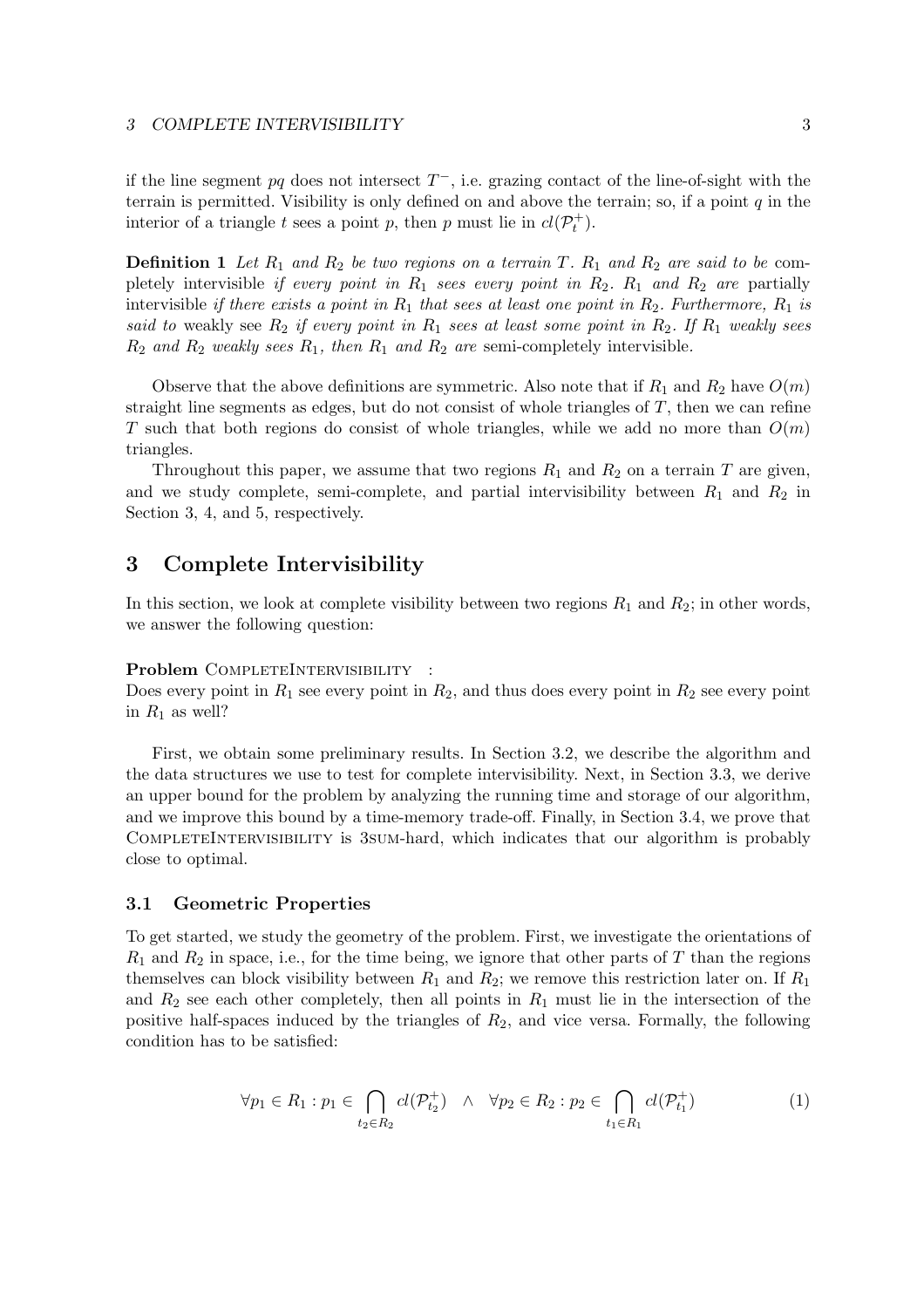Observe that if a point  $p$  in  $R_1$  does not lie in the intersection of the half-spaces induced by the triangles of  $R_2$ , then at least one of the triangles of  $R_2$  does not see p. Thus, condition (1) is necessary for complete visibility between two regions on a terrain. Note that it is not sufficient. We say that regions  $R_1$  and  $R_2$  are *facing each other* if condition (1) is satisfied. It is easy to verify that condition (1) need only be satisfied for the vertices of  $R_1$  and  $R_2$ , in order for it to be satisfied for all points in the two regions, because  $\bigcap_{t_2 \in R_2} cl(\mathcal{P}_{t_2}^+)$  and  $\bigcap_{t_1 \in R_1} cl(\mathcal{P}_{t_1}^+)$ both are convex. Only when two regions  $R_1$  and  $R_2$  on a terrain T are facing each other, we have to consider the rest of the terrain as well to determine complete intervisibility. The visibility between points from  $R_1$  and  $R_2$  now depends on the rest of the triangles of T, i.e., those should not block the view.

**Lemma 2** Two regions  $R_1$  and  $R_2$  on a terrain T are completely intervisible if and only if

- 1.  $R_1$  and  $R_2$  are facing each other, and
- 2. ∂R<sub>1</sub> and ∂R<sub>2</sub> are completely intervisible.

Proof. The necessity of the first condition follows from the discussion above. The necessity of the second condition is easily understood. Because a region is a closed set, the boundary is a subset of it, and hence the boundaries of  $R_1$  and  $R_2$  have to see each other if the entire regions see each other.

To prove the sufficiency of the two conditions, we assume that 1. and 2. are satisfied, but for the sake of contradiction, we assume that there exist two points  $p \in int(R_1)$  and  $q \in int(R_2)$  that do not see each other, and show that this implies that there are points  $p' \in \partial R_1$  and  $q' \in \partial R_2$  that are not mutually visible.

Consider the vertical plane  $\mu$  containing p and q. Let  $T_{\mu} = T \cap \mu$  be the cross section of the terrain induced by  $\mu$ ; this is a lower-dimensional terrain itself, see Figure 1.



Figure 1: Illustration of the proof of Lemma 2.

The set  $R_1 \cap \mu$  consists of one or more connected components on  $T_\mu$ , and p lies in the interior of one of them; the same holds for  $R_2$  and  $q$ . We only need to consider the visibility in  $T_{\mu}$  to show that there exist a point  $p' \in T_{\mu} \cap \partial R_1$  and a point  $q' \in T_{\mu} \cap \partial R_2$  that do not see each other. Because the two triangles on which  $p$  and  $q$  lie are facing each other, the line segment pq does not intersect  $T_{\mu}^-$  in an  $\epsilon$ -neighborhood of p, nor in an  $\epsilon$ -neighborhood of q. Let r be the point on  $T_{\mu}$  closest to p that is in the closure of  $T_{\mu}^- \cap pq$ . If p and r are in the same connected component of  $R_1 \cap \mu$ , then the triangle containing r is not facing the triangle containing q, which contradicts the assumption. Otherwise, there exists a point  $p' \in \partial R_1 \cap T_\mu$ that lies between p and r on  $T_{\mu}$ , such that p' cannot see q. We repeat this argument with q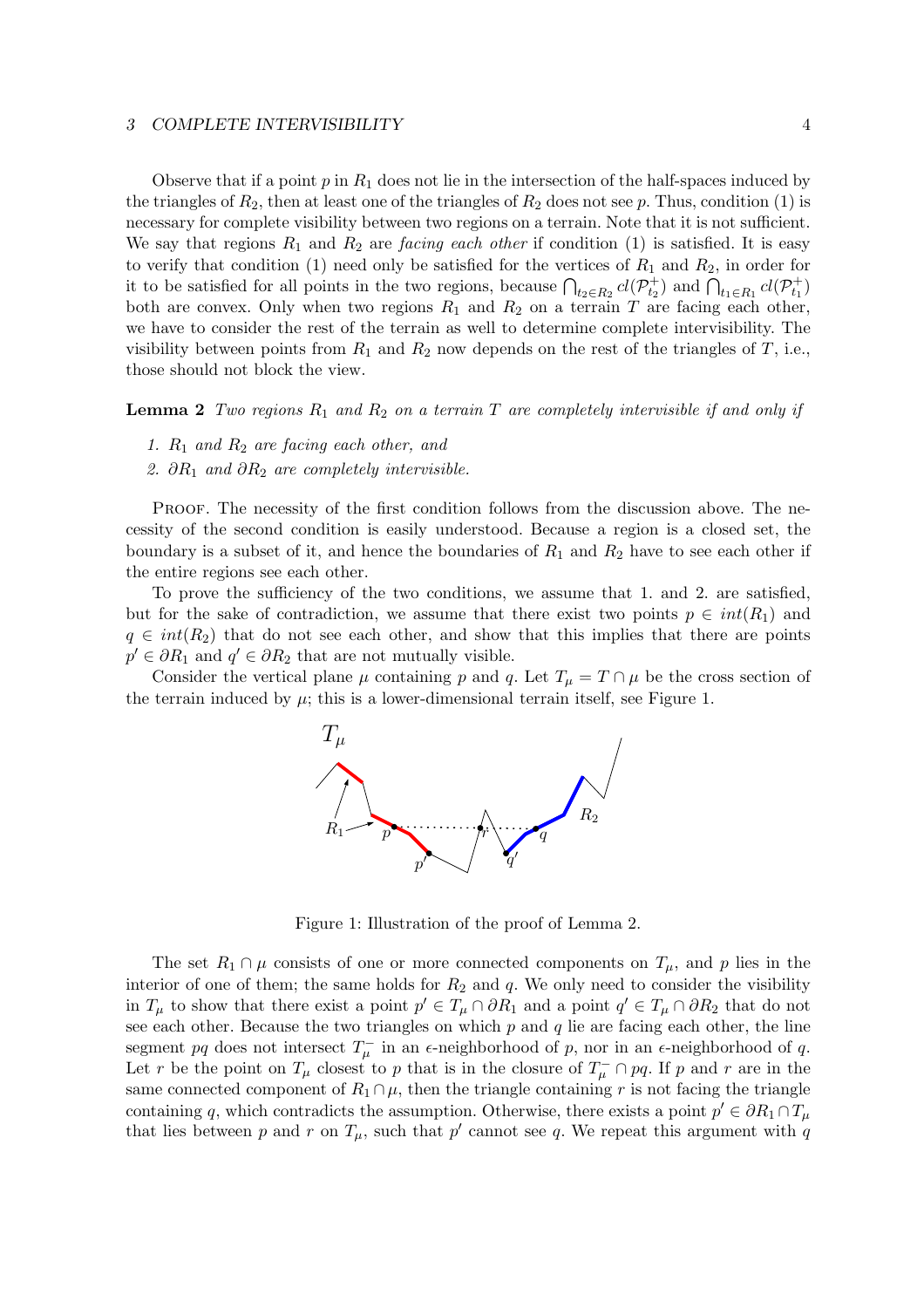and p', which gives us a point  $q' \in \partial R_2 \cap T_\mu$  that cannot see p'. Since  $p' \in \partial R_1$  and  $q' \in \partial R_2$ , we have a contradiction, which proves the lemma.  $\Box$ 

Note that checking complete intervisibility only between the vertices of  $\partial R_1$  and the vertices of  $\partial R_2$  is not sufficient, because a skinny spike in the terrain can block two boundary edges from being completely intervisible, while their endpoints can indeed see each other.

**Definition 3** Let  $R_1$  and  $R_2$  be two regions on a terrain T. The visibility triangle set VTS is defined to be the set containing all triangles that are induced by either (i) a vertex of  $\partial R_1$ and an edge of  $\partial R_2$ , or (ii) an edge of  $\partial R_1$  and a vertex of  $\partial R_2$ .

Because grazing contact with the terrain is permitted, intervisibility between  $\partial R_1$  and  $\partial R_2$  (and thus between  $R_1$  and  $R_2$  is blocked if and only if there is a triangle  $t \in VTS$  for which the intersection  $t \cap T^-$  is nonempty. Now the name *visibility triangles* becomes clear: if all triangles in VTS are free from intersections with  $T^-$ , then there is complete intervisibility between  $R_1$  and  $R_2$ . The following lemma holds for an arbitrary triangle with its vertices in  $V(T)$ , so it holds for the triangles in VTS in particular.

**Lemma 4** Let T be a terrain, and let t be an arbitrary triangle with its vertices in  $V(T)$ . The intersection  $t \cap T^-$  is nonempty if and only if at least one of the following two situations occurs:

- 1. a vertex of T lies strictly above t, or
- 2. an edge of  $T$  lies strictly above an edge of  $t$ .

PROOF. First, we observe that if  $t \cap T^-$  is nonempty, then there cannot be a single terrain triangle that lies above every point in  $t$ , since the vertices of  $t$  are vertices of  $T$ , and every vertical line intersects T at most once.

Necessity: Suppose the intersection  $t \cap T^-$  is nonempty, and let p be an arbitrary point in  $t \cap T^-$ . There is a unique point  $q \in T$  that lies vertically above p; let t' be the triangle of T that contains q. Because a triangle is a closed set, we have that a vertex of  $t'$  (and of  $T$ ) lies strictly above t, that an edge of  $t'$  (and of T) lies strictly above an edge of t, or both.

Sufficiency: If no vertex or edge of T is strictly above t, there are two situations: t is completely contained in T, or t intersects both T and  $T^+$ . In both cases, t does not intersect  $T^-$ . 囙

## 3.2 Algorithm

In this section, we describe the algorithm to determine complete visibility between two regions in a terrain, and the data structures it uses. Using the results from Section 3.1, this algorithm can be described as follows:

Algorithm COMPUTE\_COMPLETE\_INTERVISIBILITY :

INPUT: A terrain T and two regions  $R_1$  and  $R_2$  on T. OUTPUT: True if  $R_1$  and  $R_2$  are completely intervisible, False otherwise.

1. Compute whether  $R_1$  and  $R_2$  satisfy condition (1), i.e., whether they are facing each other; return False if they are not.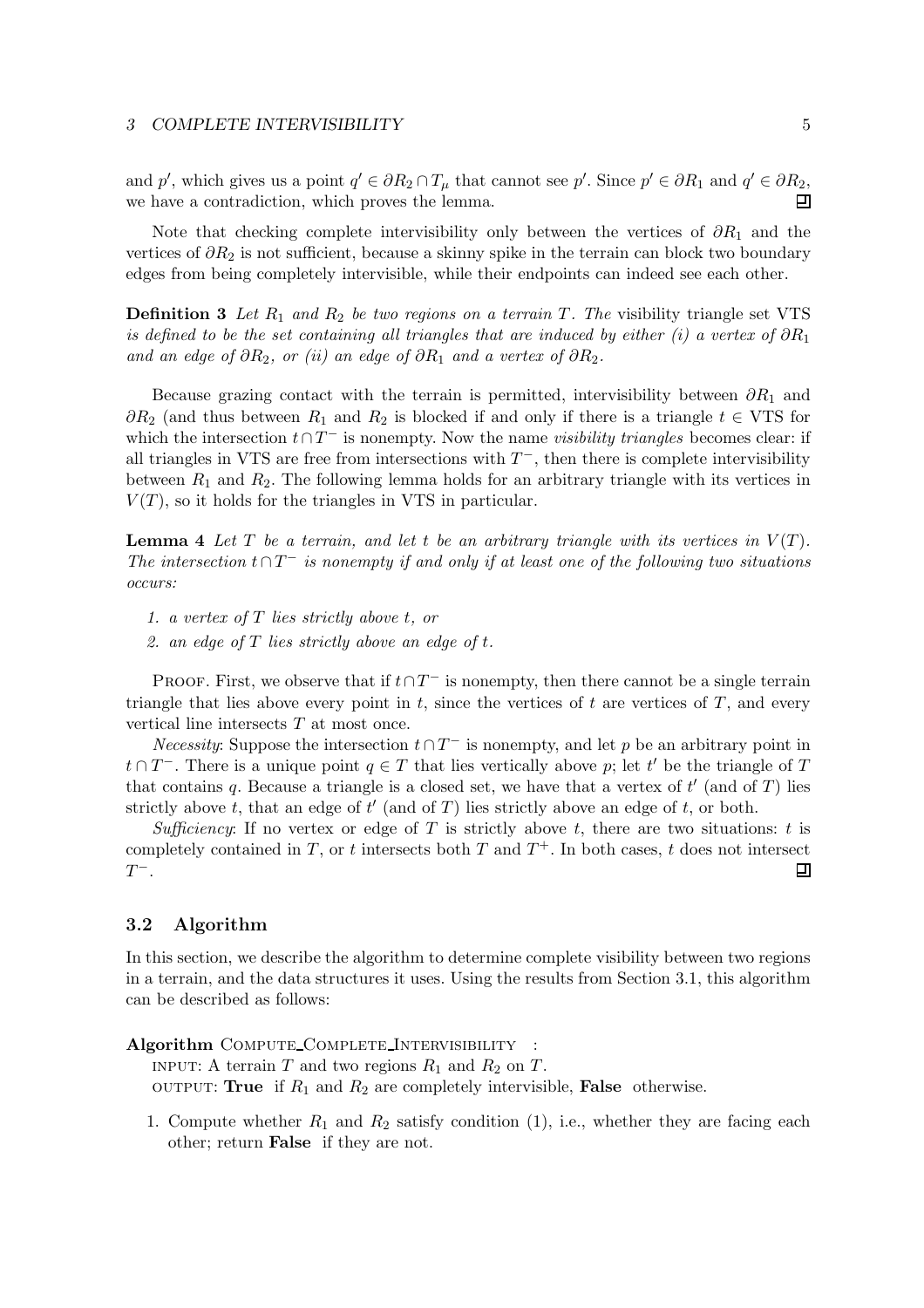- 2. Construct the set VTS as defined in Definition 3.
- 3. Determine whether  $\partial R_1$  and  $\partial R_2$  are intervisible in two steps:
	- (a) Test whether there is a vertex of  $T$  that lies above some triangle of VTS.
	- (b) Test whether there is an edge of T that lies above some edge of a triangle in VTS.
- 4. If both step  $3(a)$  and  $3(b)$  yield False, return True. Otherwise, return False.

In the first step, we determine whether the two regions are facing each other. For each region  $R_i$ ,  $i = 1, 2$ , we compute  $\bigcap_{t \in R_i} \mathcal{P}_t^+$ , which is the intersection of  $O(m)$  half-spaces and can be computed in  $O(m \log m)$  time [10]. Next, we check for all  $O(m)$  vertices of the other region whether they are contained in  $\mathcal{C}_i = cl(\bigcap_{t \in R_i} \mathcal{P}_t^+)$ . Since  $\mathcal{C}_i$  is unbounded in the z-direction, point location for the 3D volume  $\mathcal{C}_i$  corresponds to planar point location with respect to its xy-projection. Thus, we can preprocess  $\mathcal{C}_i$  for point location in  $O(m \log m)$  time and then query with  $O(m)$  points in  $O(\log m)$  time per query [10]. In conclusion, we can check if two regions on a terrain are facing each other in  $O(m \log m)$  time.

Constructing VTS can trivially be done in  $O(m^2)$  time. For the third step of the algorithm (as a whole), we have to check for intersections between a set of  $O(n)$  terrain triangles and a set of  $O(m^2)$  triangles induced by the edges and vertices of  $\partial R_1$  and  $\partial R_2$ . In a brute-force algorithm, this leads to  $O(nm^2)$  time. However, we can do better if we perform steps  $3(a)$ and 3(b) separately.

#### Step 3(a): No terrain vertex above a visibility triangle

To reduce the time complexity, it is helpful to take a different look at the geometry. For a given vertex  $v$  of the terrain, we want to check whether there is any triangle in VTS that lies strictly below v. Obviously, we want to limit the number of triangles to test against v.

If v lies vertically above a triangle t in VTS, then the projection of v onto the  $xy$ -plane lies in the projection of t. The set VTS contains  $O(m^2)$  non-disjoint triangles; we want to retrieve exactly those triangles  $S(v) \subseteq VTS$  that contain the projection of v in their projections. Thus, the remaining question is: does v lie below all triangles of  $S(v)$ ? This question can also be simplified by looking at the geometry. If a point  $p$  in 3D does not lie below all triangles in a set  $S(v)$ , it lies outside of the polyhedron  $\bigcap_{t \in S(v)} \mathcal{P}_t^ \bar{t}$ .

To find the triangles from VTS that contain a given point in their projections on the xy-plane, we construct a partition tree of  $O(m^2)$  size [10]. Given a query point p, it returns  $O<sup>*</sup>(m)$  canonical subsets of triangles from VTS that contain p in their projection. We give every node  $\mu$  in the partition tree an associated data structure of linear complexity in the cardinality of the canonical subset  $c(\mu)$ . This structure is used to determine whether the query point lies in the intersection of the half-spaces induced by all triangles in  $c(\mu)$ . This query can be answered in  $O(\log m)$  time after  $O(m \log m)$  preprocessing time, by using the Dobkin–Kirkpatrick hierarchy [12, 24].

The construction time for a partition tree of size  $O(m^2)$  is  $O(m^{2+\epsilon})$  for any constant  $\epsilon > 0$  [10]. Fortunately, the space required for the partition tree's associated structure does not increase the total storage space much, in particular, nothing at all in  $O^*$ -notation. The total data structure requires  $O(m^2 \log m)$  space. The construction time is  $O^*(m^2)$  and the total query time is  $O(n)$  times  $O^*(m)$ , which is  $O^*(mn)$ .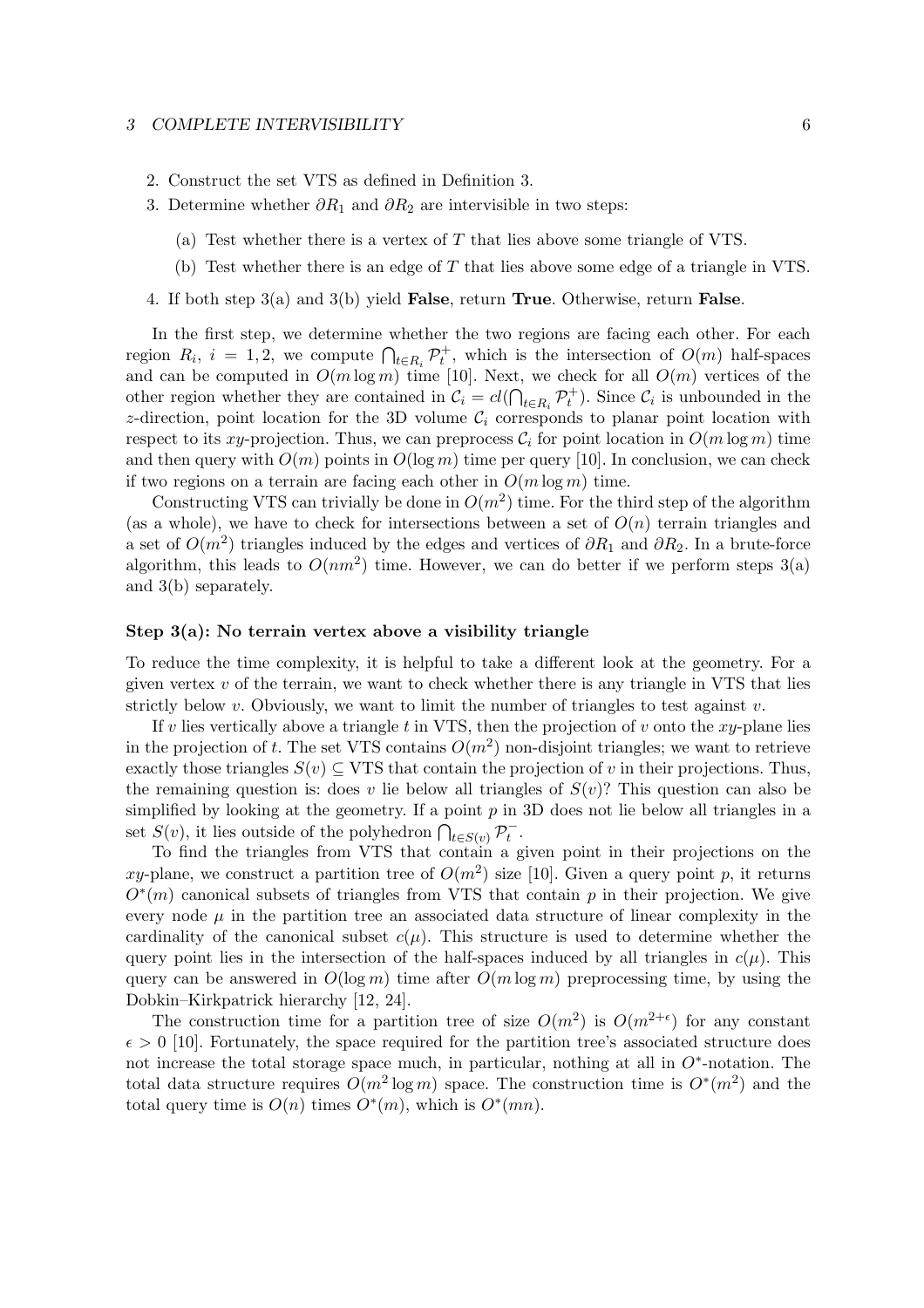#### Step 3(b): No terrain edge above a visibility edge

We want to limit the number of terrain edges against which we check the visibility edges. We project the terrain edges onto the xy-plane and for every edge from VTS, we want to find the terrain edges whose projections intersect the projection of the query edge. Note that no edge projects to a single point. When edges of the terrain and the query edge intersect in the projection, we can treat both these terrain edges and the query edge as full lines in 3D. The objective now is to find out whether the line supporting the query edge lies above all lines supporting the selected terrain edges.

The data structure that we use stores the projections of the terrain edges onto the xyplane in a cutting tree of size  $O(n^2)$  [10]. An ordinary cutting tree stores unbounded lines and given a query point, it returns those lines that lie above the query point. Because we want to query with a line segment  $s_q$  and would like to retrieve those line segments that intersect  $s_q$ , we create a four-level cutting tree of the same size. With the first two levels, we retrieve those line segments whose supporting lines lie above one of the endpoints of  $s_q$  and below the other. To narrow this set of line segments down to the ones that actually intersect with  $s_q$ , we add another two levels in the cutting tree; these are cutting trees on the dual arrangement of the endpoints of line segments that appear in canonical subsets of the first two levels.

We perform at most  $m^2$  queries on this tree with edges from VTS, each taking  $O(\log n)$ query time. The query returns all intersecting terrain edges in  $O(\log n)$  canonical subsets. We give each node  $\mu$  in the cutting tree an associated structure of size  $O(n^{2+\epsilon})$  for the canonical subset  $c(\mu)$  of edges as the supporting lines in space [7]. Consequently, we can decide whether a query line lies above all lines in the canonical subset in  $O(\log n)$  query time.

The storage required for the cutting tree and its associated structure is  $O(n^{2+\epsilon})$ , and the total data structure can be constructed in  $O^*(n^2)$  time. The total query time is  $O(m^2 \log n)$ , or  $O^*(m^2)$ , and thus the total time complexity of step 3(b) is  $O^*(n^2 + m^2) = O^*(n^2)$ .

#### 3.3 Running Time Analysis

So far, we have achieved an upper bound of  $O^*(n^2)$  for problem COMPLETEINTERVISIBILITY, which improves the  $O(nm^2)$  time of a brute-force algorithm. In Table 1, we summarize the time and storage complexities for the partition tree with its associated structures (PT) and the cutting tree with its associated structures (CT).

|    | Preprocessing                        | Total queries      | Storage        |
|----|--------------------------------------|--------------------|----------------|
| ΡT | $\bigcap *$ (                        | $(x^{*}(mn))$      | m <sup>2</sup> |
|    | $\rightarrow$ $\rightarrow$ $\prime$ | $\mathcal{V}^*(m)$ | ، * ٦          |

Table 1: Summary of time and storage complexities

Now we perform a trade-off between the storage and query time to improve the upper bound to  $O^*(mn)$  time.

In step 3(b), we determined whether any terrain edge lies above any visibility edge by constructing an  $O^*(n^2)$  size cutting tree with an associated structure for lines in space on the terrain edges. To make the time complexity more dependent on  $m$  than on  $n$ , we create  $k = n/m$  groups of terrain edges of size  $n/k$  each and build k of the augmented cutting trees described above, one for each group. This implies that every structure has size  $O^*(\frac{n^2}{k^2})$  $\frac{n^2}{k^2}$ ) =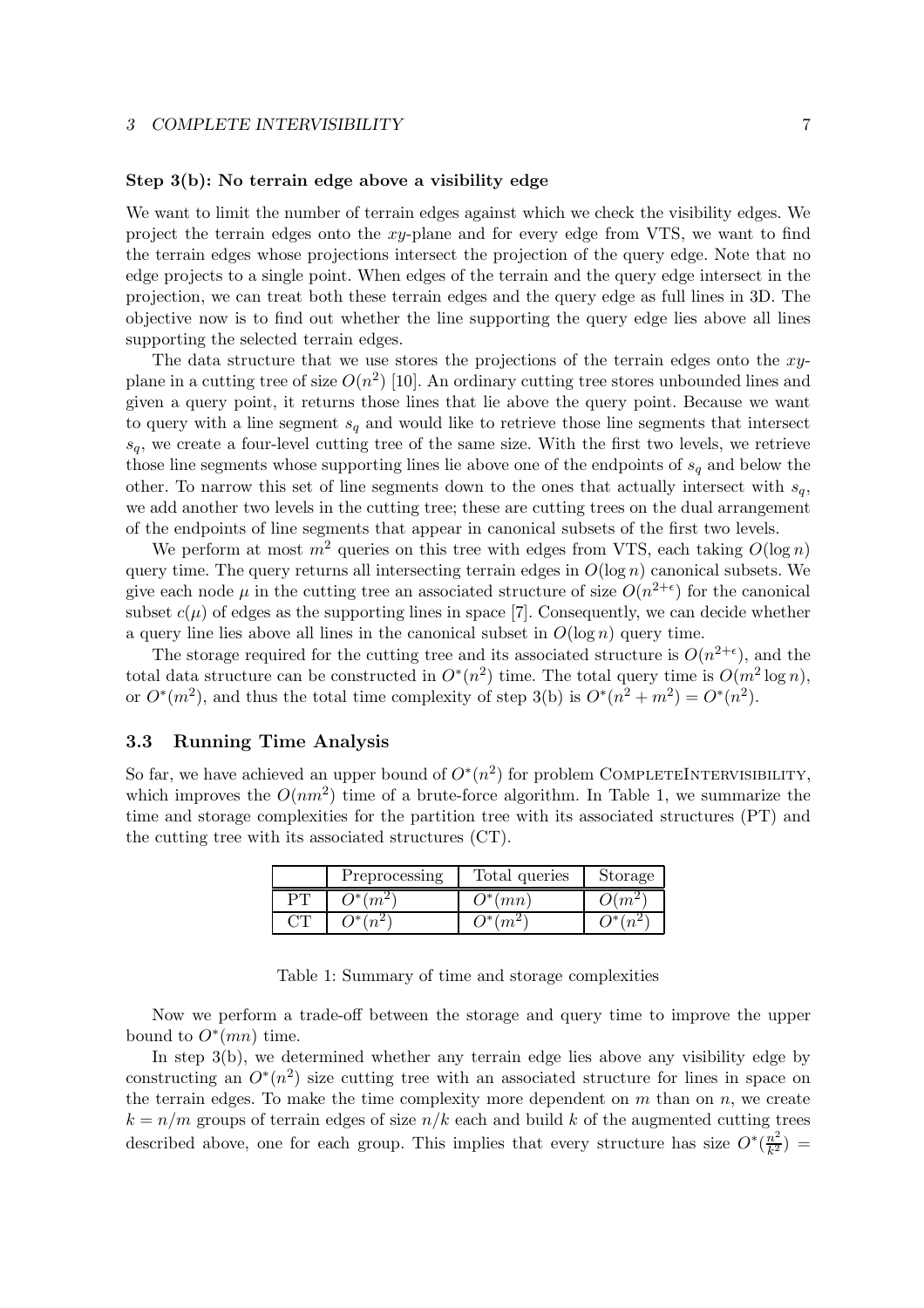$O^*(m^2)$  and the total complexity of all structures is  $O^*(\frac{n^2}{k})$  $\frac{n^2}{k}$ ) =  $O^*(nm)$ . If we query these k structures with a single visibility edge, this takes  $O(k \log \frac{n}{k})$  time, so for  $m^2$  queries, this takes  $O(m^2 k \log \frac{n}{k}) = O^*(nm)$  time. This is the same time complexity as we need to perform step  $3(a)$ , so there is no need to improve that step as well (even though we could perform a time-memory trade-off there to achieve a running time of  $O^*(n^{\frac{2}{3}}m^{\frac{4}{3}}+n)$ .

By putting the results of Sections 3.3 to 3.4 together, we get the following result.

**Theorem 5** Let T be a terrain, and let  $R_1$  and  $R_2$  be two regions on T, with  $O(m)$  triangles each. Complete intervisibility of  $R_1$  and  $R_2$  can be determined in  $O^*(nm)$  time and space.

#### 3.4 3sum-hardness

In this section, we prove that COMPLETEINTERVISIBILITY is at least as difficult as the wellknown problem 3sum.

#### Problem 3sum :

Given a set S of m integers, are there three elements of S that add up to 0?

The best known algorithm for this problem takes  $\Theta(m^2)$  time. If a problem is at least as difficult to solve as 3sum, we say that it is 3sum-hard, which implies that there is little hope of finding a subquadratic time algorithm for that problem. In [19], a large collection of problems is described, with proofs that all of these problems are 3sum-hard. One of these problems is GeomBase.

#### Problem GEOMBASE [19] :

Given a set of m points S with integer coordinates on three horizontal lines  $y = 0$ ,  $y = 1$ , and  $y = 2$  in the plane, determine whether there exists a non-horizontal line containing three of the points.

We give a reduction from GEOMBASE to our problem and thus prove that COMPLETEINtervisibility is 3sum-hard. To achieve this, we first assume that grazing contact of the line-of-sight between two points is not permitted; later, we show how we can relax this restriction to obtain the reduction in our original setting. Assume we are given an instance  $S$  of the problem GEOMBASE. We transform this into an instance of COMPLETEINTERVISIBILITY, such that the answer we obtain by solving COMPLETEINTERVISIBILITY is the same as the answer we would have obtained had we solved GeomBase directly. Let A be those points of S that lie on the line  $y = 0$ , let B be those on the line  $y = 1$ , and C those on  $y = 2$ . The aim is to create a terrain  $T$  in which there is no complete intervisibility if and only if there exists a line through a point in A, one in B and one in  $C$ .

We construct  $T$  by placing two copies of a steep slope opposite each other. We place the two regions  $R_1$  and  $R_2$  on these slopes; the regions are both similar, namely a rectangular shape with a number of small protrusions at the bottom. This construction is displayed in Figure 2. The vertices of the protrusions of both  $R_1$  and  $R_2$  are located at the same height value, say  $z = 1$ . The vertices of  $R_1$  are located at the x- and y-coordinates of the  $O(m)$  points in A and the vertices of  $R_2$  at the x- and y-coordinates of the  $O(m)$  points in C. In between  $R_1$  and  $R_2$ , we place a number of skinny peaks with their summits at the x- and y-coordinates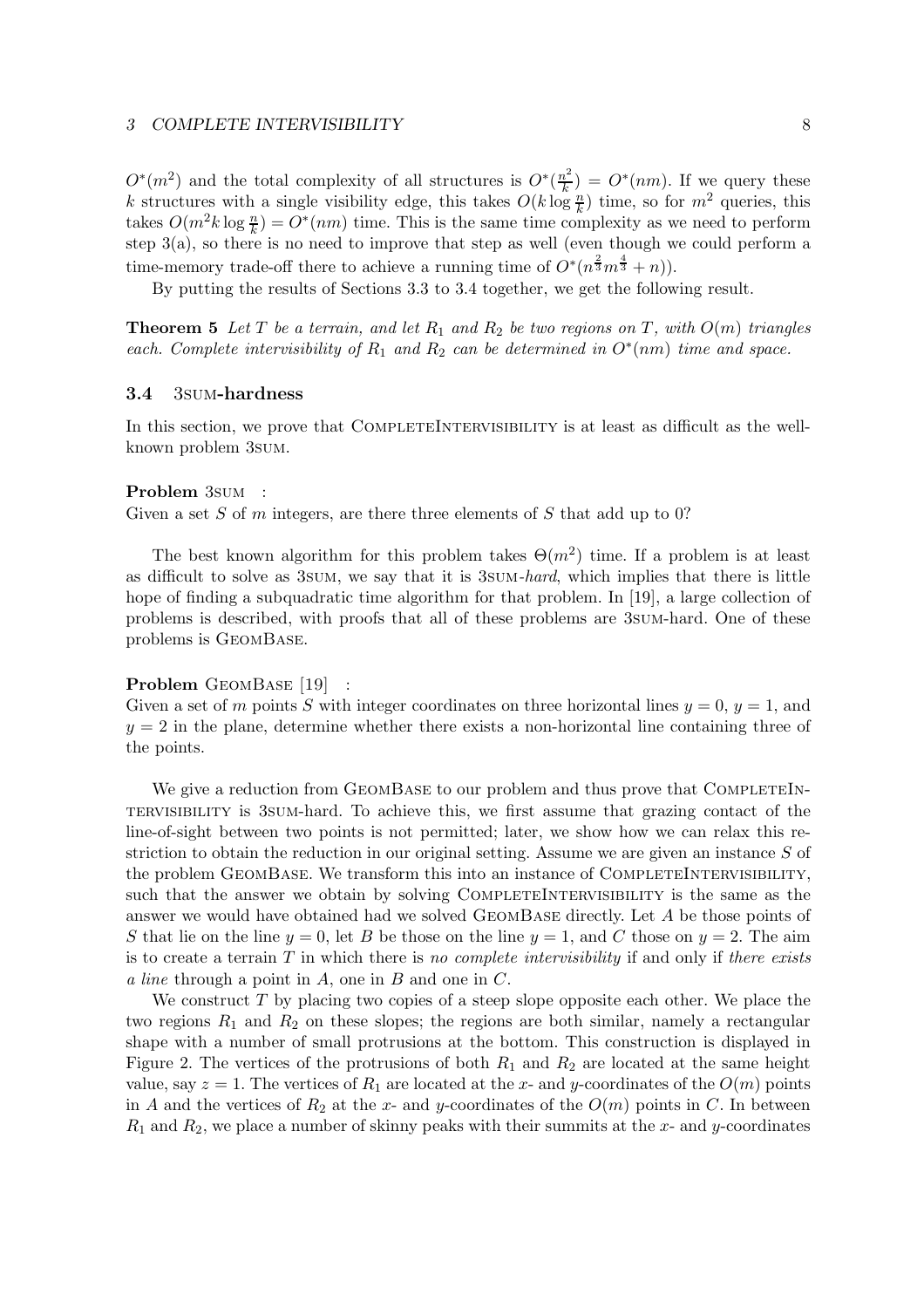of the  $O(m)$  points in B and height  $z = 1$ . Finally, we connect all subconstructions such that they form a terrain.



Figure 2: Reduction of GEOMBASE to COMPLETEINTERVISIBILITY.

Now it is clear that if and only if the answer to GeomBase is "no", the answer to COMPLETEINTERVISIBILITY is "yes", i.e., the regions  $R_1$  and  $R_2$  are completely intervisible. The reduction takes  $O(n \log n)$  time, since we connect everything to obtain a single terrain, which involves triangulating the different parts of the construction. Because we did not allow grazing contact of the line-of-sight in this reduction, we have to adjust our construction such that it also is valid if grazing contact is permitted. To achieve this, we symbolically say that the summits of the peaks that correspond to the points in  $B$  are infinitesimally higher whenever we compare them in height to another feature of the terrain. Therefore, we have a valid reduction from GEOMBASE and our problem is 3SUM-hard. Since  $\Omega(n)$  is also an (obvious) lower bound for COMPLETEINTERVISIBILITY, we conclude that it is unlikely that an optimal algorithm to determine complete region intervisibility has a running time of  $o(m^2 + n)$ .

## 4 Semi-Complete Intervisibility

We next present an algorithm to determine whether two regions  $R_1$  and  $R_2$  are semi-completely intervisible. Semi-complete intervisibility is much less restricted than complete intervisibility. For example, the triangles in the set VTS (from Definition 3) can be intersected by the terrain many times while the two region boundaries are still semi-completely intervisible. We expect an algorithm to determine semi-complete intervisibility to be more complex and timeconsuming than an algorithm to determine complete intervisibility. Furthermore, contrary to the approach of the previous section, computing only intervisibility between the boundaries of the two regions is not sufficient; see Figure  $3(a)$  for a schematic display of the xy-projection of a counterexample, and Figure  $3(b)$  for a cross section. Let the flat disk (red) be the first region, and the upper ridge (blue) the second region. While the boundaries of the two regions are semi-completely intervisible, even completely, there is a point in the interior of the disk that does not see any point on the ridge.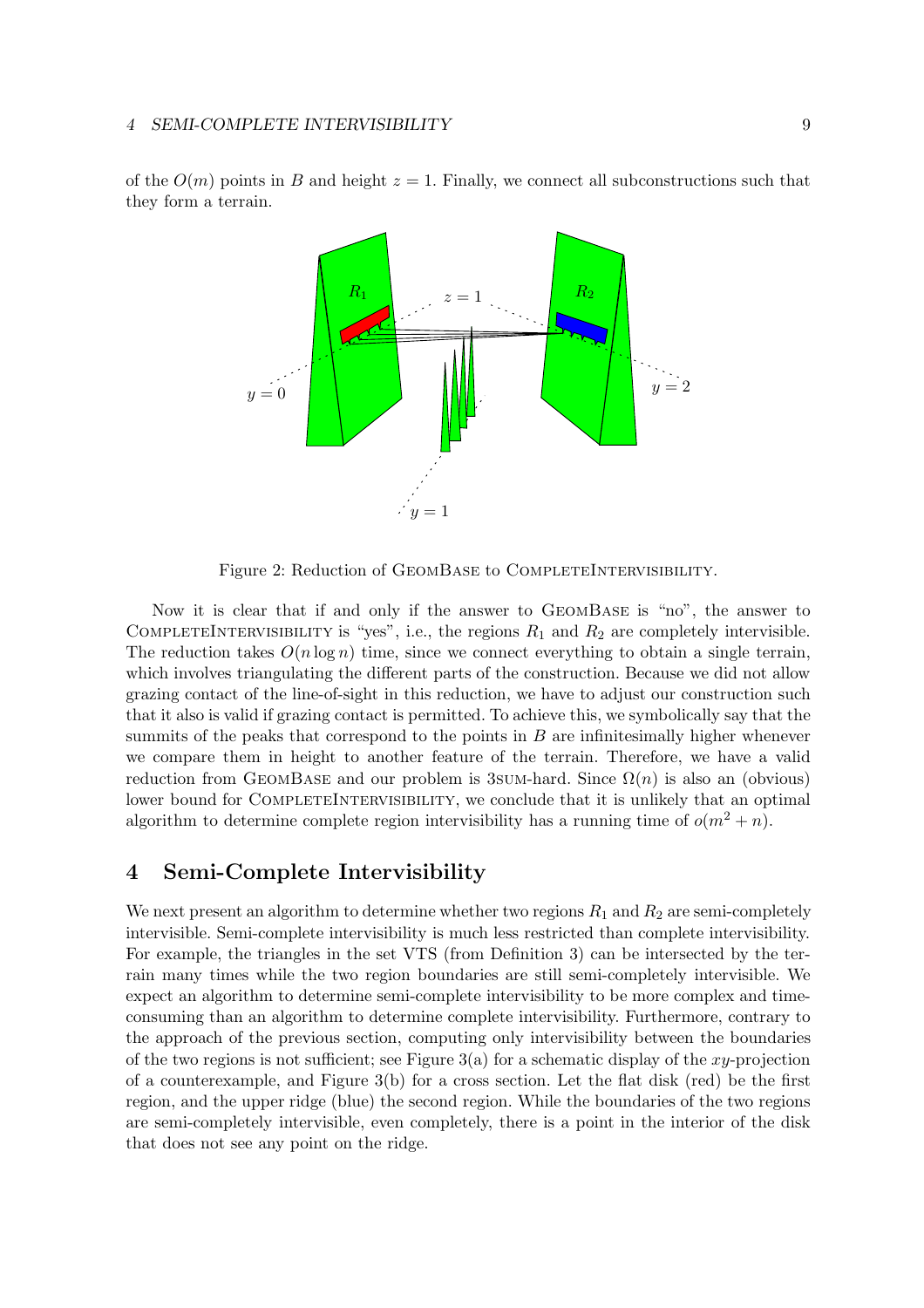

Figure 3: The boundaries of two regions can be semi-completely intervisible, while the regions themselves are not semi-completely intervisible.

## 4.1 Aspect Graph Approach

To start, we compute whether every point in  $R_1$  sees at least some point in  $R_2$ , i.e., we compute whether  $R_2$  is weakly visible from every point in  $R_1$ . The other way around can be computed analogously. To obtain some more intuition for the problem at hand, we first describe a brute-force approach to compute whether  $R_2$  is weakly visible from every point in  $R_1$ . In Section 4.2, we significantly improve on the  $O(mn^8 \log n)$  brute-force time bound.

The aspect graph, first proposed by Koenderink and van Doorn [22], is an important structure for studying visibility in 3D. For our setting of a polyhedral terrain, this structure is defined as the graph in which the nodes represent the set of combinatorially different views of the terrain, and the arcs represent the transitions between these views due to continuous movement of the viewpoint. In this definition, a *view* refers to a view of the terrain such that an infinitesimal movement will yield a view of the object that has the same combinatorial structure. We do not use the aspect graph itself, but the subdivision of space it induces. This subdivision of  $\mathbb{R}^3$  consists of cells in which all points in the same cell have the same view combinatorially. A shared boundary between two cells indicates a transition between the views of the corresponding cells. Although this is a slightly different structure than the original graph from [22], we call it an aspect graph in this paper.

There are  $O(n^3)$  transitions between different views of the terrain, and these can be subdivided into three types:  $O(n^3)$  transitions are defined by three edges of the terrain,  $O(n^2)$ transitions are defined by a vertex and an edge, and  $O(n)$  are defined by a single triangle [9]. In Figure 4 these three types are illustrated.

All of these transitions define either a plane or an algebraic surface of constant degree. If the viewpoint is on one side of such a plane or surface, the view is combinatorially different than if the viewpoint is on the other side. Because grazing contact of the line-of-sight with the terrain is allowed, the boundary between two cells has the same combinatorial view as the cell that 'sees the most' of the two. These  $O(n^3)$  planes and surfaces and their intersections subdivide space into cells and thus the aspect graph has complexity  $O(n^9)$ . However, in [2], the complexity of this structure for a polyhedral terrain is proven to be  $O(n^{8+\epsilon})$ . If we compute the aspect graph of the terrain on  $R_1$ , we get a partition of  $R_1$  into a finite set of aspect graph cells inside which all points have the same view of the terrain. We compute the intersection of the visibility map and  $R_2$  for one sample point in each such cell. This intersection is nonempty for each cell if and only if  $R_2$  is weakly visible from  $R_1$ .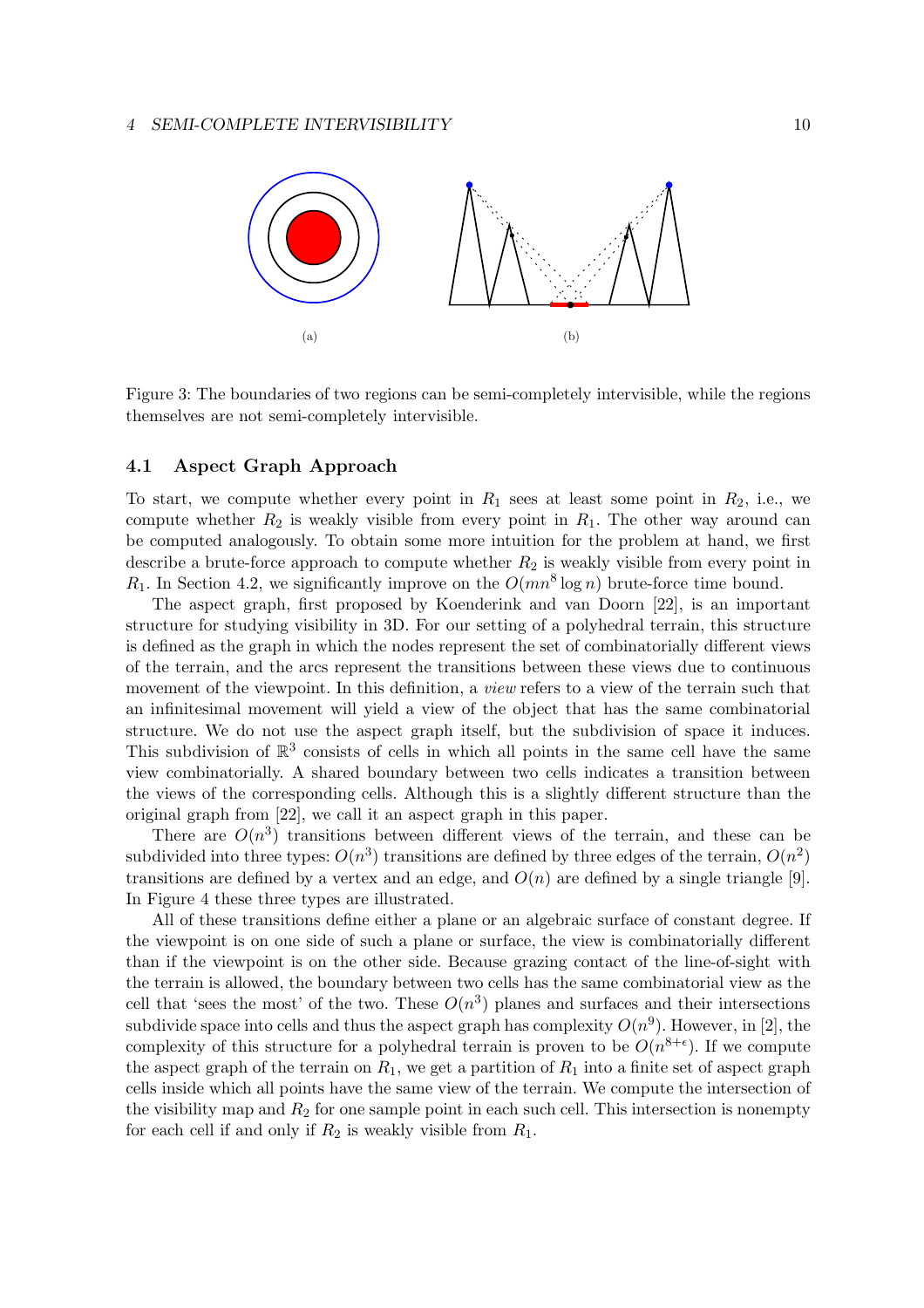

Figure 4: The three types of transitions between different views.

Because the  $O(n^3)$  planes and surfaces partition a single triangle into  $O(n^6)$  cells, we have  $O(n^6)$  sample points for every triangle of  $R_1$ . For every sample point, we can compute the visibility map of the terrain in  $O(n^2 \log n)$  worst-case time [20], so for a region of  $O(m)$ triangles, the total time complexity will be  $O(mn^8 \log n)$ . In the next section, we improve on this bound by taking a different approach.

## 4.2 Using the Edge Visibility Map

In this section, we take a conceptually different look at semi-complete intervisibility between two regions. In general, visibility and illumination problems are closely related; therefore, let us assume that every point in  $R_2$  emits light, and then consider which points on the terrain, and in particular on  $R_1$ , are illuminated. These are exactly the points that see at least one point in  $R_2$ . In the terminology of Definition 1, we now have that  $R_1$  weakly sees  $R_2$  if and only if  $R_1$  is completely illuminated. The following observation follows directly from the property that every vertical line intersects a terrain at most once.

**Observation 6** Let p be a point and R a region, both on a terrain T. If p is illuminated by some point in  $R$ , it is illuminated by a point on an edge of one of the triangles in  $R$ .

This observation gives us a new way to test for semi-complete intervisibility between  $R_1$ and  $R_2$ . First, for every illuminating edge of  $R_2$ , we compute the subdivision of T into illuminated and shadow points. Next, we overlay these  $O(m)$  subdivisions. Finally, we determine whether or not  $R_1$  is completely illuminated.

It has recently been shown that an illuminating edge induces a shadow map of complexity  $\Theta(n^2)$  onto another terrain edge and a shadow map of complexity  $\Theta(n^4)$  onto a terrain triangle [21]. The computation of these shadows takes  $O(n^2 \log n)$  and  $O(n^4 \log n)$  time, respectively. Note that the shadow map of a point light source is equivalent to the visibility map of that point acting as a viewpoint.

Fortunately, we do not need to overlay all the separate shadow maps explicitly, which would very time-consuming. The  $O(n^4 \log n)$  time algorithm that computes the shadow map of a single illuminating edge  $e$  onto a triangle  $t$  of  $T$  first computes an arrangement on  $t$  that is induced by  $O(n^2)$  critical surfaces and then labels each cell of this arrangement as being either illuminated or in the shadow [21]. A multi-edge shadow map for  $O(m)$  illuminating edges can be computed in the same way, with the difference that there now are  $O(mn^2)$  critical surfaces that induce the arrangement, which thus has complexity  $O(m^2n^4)$ . This arrangement A can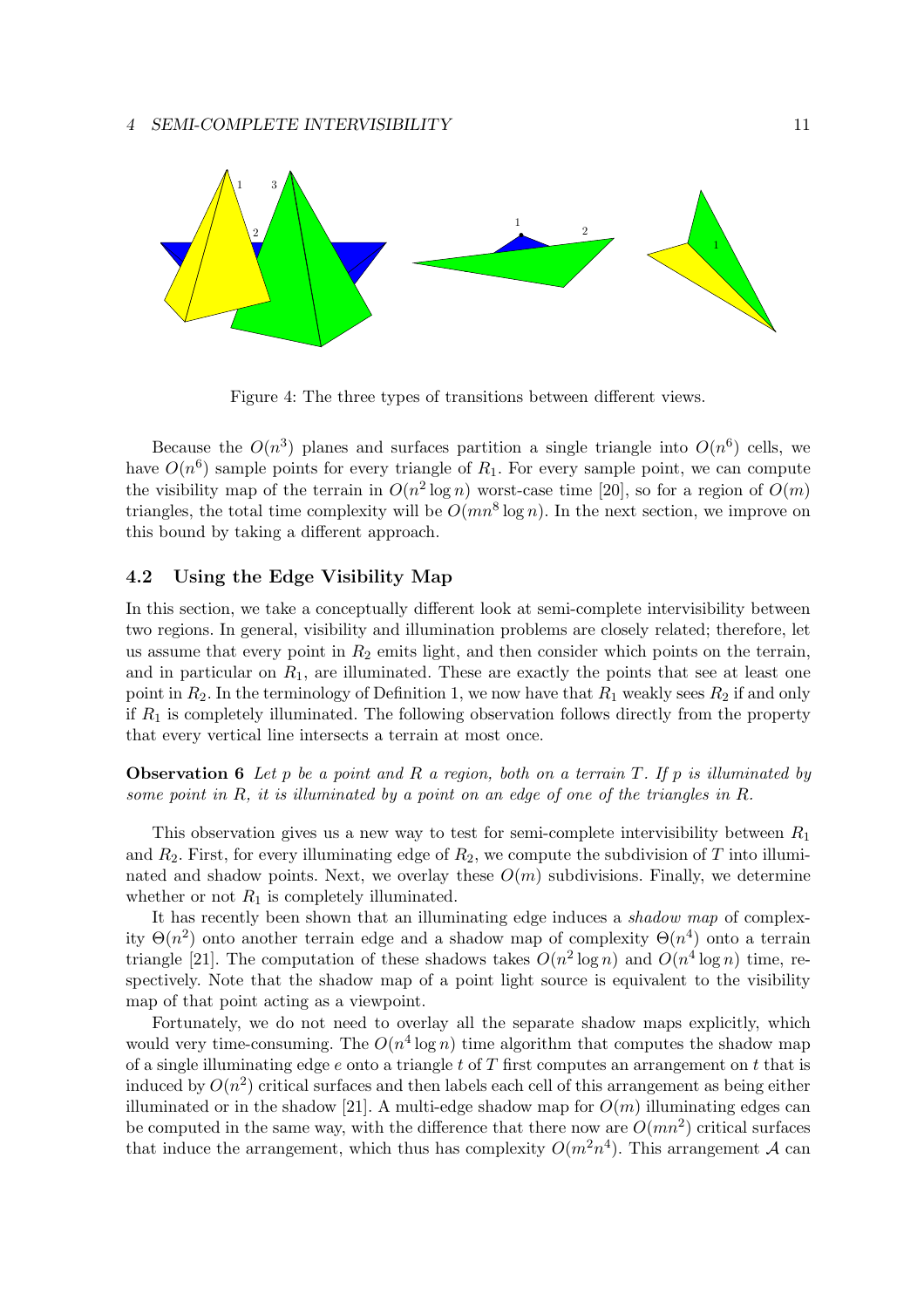#### 5 PARTIAL INTERVISIBILITY 12

be computed in  $O(m^2n^4)$  randomized expected time [25]. If we compute the  $O(m)$  individual shadow maps in advance, in  $O(mn^4 \log n)$  time, we can walk through each of these maps and simultaneously label the cells in  $A$  that are contained in an illuminated cell of one of the shadow maps as illuminated. This labeling can be performed in  $O(mn^4 \log n)$  time, since we walk through  $O(m)$  arrangements of complexity  $O(n^4)$ . Thus, we can compute which parts of a terrain triangle t are illuminated by the edges of the triangles in  $R_1$  in  $O(m^2n^4)$  time, and for the entire terrain in  $O(m^3n^4)$  time. Once we have this information, it is easy to determine whether  $R_2$  is completely illuminated within the same time bound.

**Theorem 7** Let T be a terrain, and let  $R_1$  and  $R_2$  be two regions on T, with  $O(m)$  triangles each. Semi-complete intervisibility of  $R_1$  and  $R_2$  can be determined in  $O(m^3n^4)$  time.

## 5 Partial Intervisibility

Finally, we consider the problem of determining whether there exists a point in region  $R_1$ that sees any point in  $R_2$ . The proof of the following lemma is straightforward and in fact very similar to the proof of Lemma 2.

**Lemma 8** Two regions  $R_1$  and  $R_2$  on a terrain are partially intervisible if and only if there exists a point p on an edge of a triangle in  $R_1$  and a point q on an edge of a triangle in  $R_2$ such that p sees q.

PROOF. The if-part of the proof is immediate from Definition 1.

For the only if-part, let p be a point in  $R_1$  and let q be a point in  $R_2$ , such that p sees q. Let  $\mu$  be the vertical plane through the line segment pq, and let  $T_{\mu} = T \cap \mu$  be the cross section of T induced by  $\mu$ . We only need to consider the visibility in  $T_{\mu}$  to show that there exist a point v on an edge of  $R_1$  and a point w on an edge of  $R_2$  that see each other. Because  $T_\mu$ is a lower-dimensional terrain, we can rotate the ray emanating from  $p$  and directed towards q upwards around p, until we hit a vertex v of  $T_{\mu}$ , such that v and p are mutually visible. Note that v is a point on an edge of  $R_2$ ; recall that  $R_2$  consists of complete triangles of T. We repeat this process by rotating the ray from  $v$  towards  $p$  upwards, to find a vertex  $w$  of  $T_{\mu}$  such that v sees w. Now we have that w is a point on an edge of  $R_1$ , and the fact that v and w see each other completes the proof. 囙

Using the same concept of illumination instead of visibility as in the previous section, this problem turns out to be quite easy to tackle. It is easy to verify that if the edges of  $R_1$ act as light sources, and  $R_1$  and  $R_2$  are partially intervisible, then some edge in  $R_2$  contains an illuminated point. As we showed in the previous section, the shadow map induced by an illuminating edge onto another edge has complexity  $\Theta(n^2)$  and can be computed in  $O(n^2 \log n)$ time. Since the shadow map is a one-dimensional structure, there is no need to actually overlay  $m$  shadow maps on every edge; we simply compute them sequentially and stop as soon as we find an illuminated point. In particular, we run the  $O(n^2 \log n)$  time edge-to-edge shadow map algorithm of [21] for all  $O(m^2)$  different edge pairs of one edge in  $R_1$  and one in  $R_2$ . This gives us the following theorem:

**Theorem 9** Let T be a terrain, and let  $R_1$  and  $R_2$  be two regions on T, with  $O(m)$  triangles each. Partial intervisibility of  $R_1$  and  $R_2$  can be determined in  $O(m^2n^2 \log n)$  time.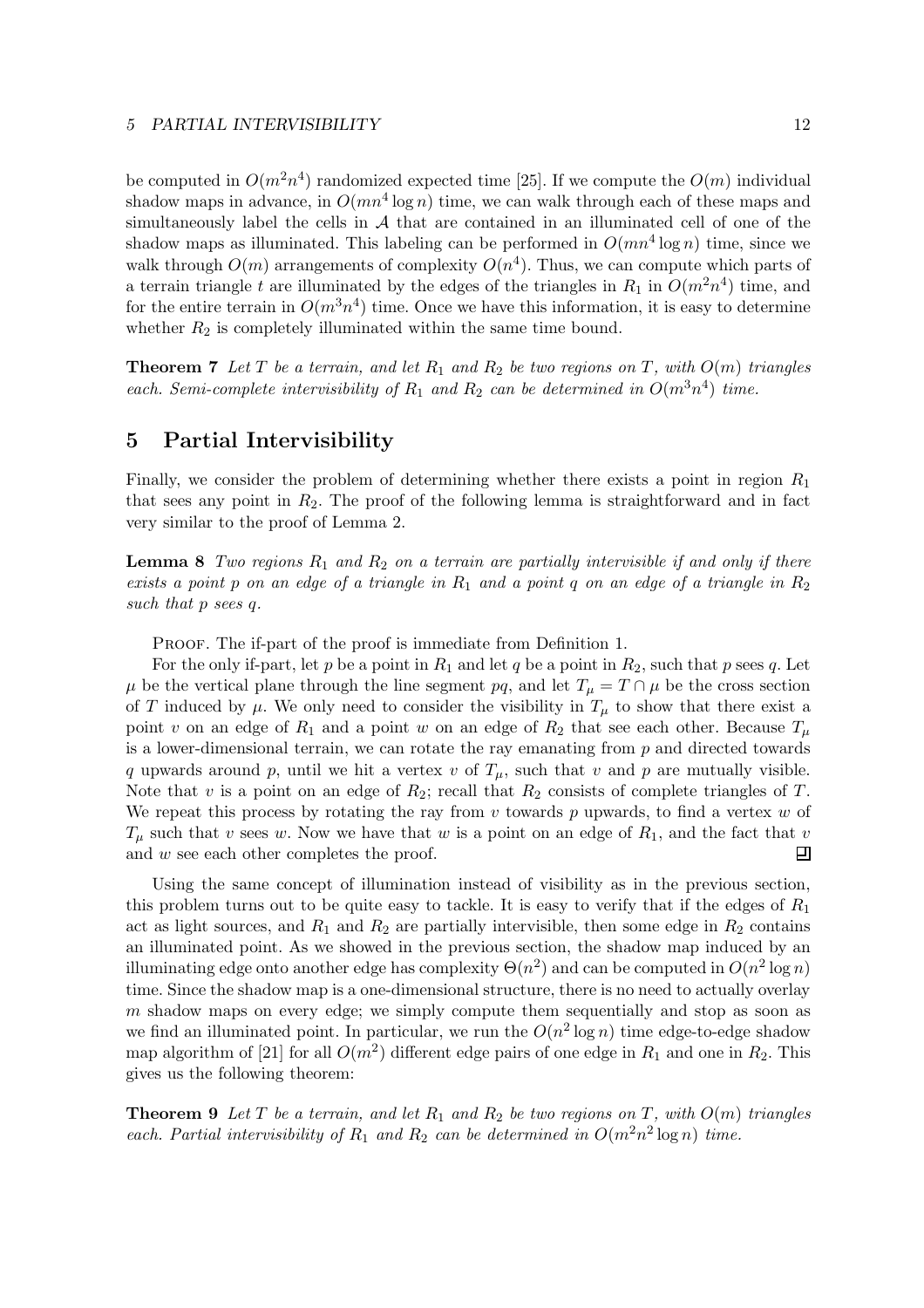#### 6 CONCLUDING REMARKS 13

## 6 Concluding Remarks

In this paper, we considered three problems related to the intervisibility of two regions of at most m triangles on a terrain with n triangles. We first developed an algorithm that, for any  $\epsilon > 0$ , determines in  $O(n^{1+\epsilon}m)$  time whether the two regions in a terrain are completely intervisible, whereas a brute-force algorithm would require  $O(m^2n)$  time. The algorithm uses a partition tree and a cutting tree, both with associated structures, leading to a total of  $O<sup>*</sup>(mn)$  storage. Moreover, we proved that computing complete visibility between two regions is 3sum-hard.

Secondly, we developed an algorithm to determine in  $O(m^3n^4)$  time whether two regions in a terrain are semi-completely intervisible. The algorithm involves computing the shadow maps of the edges of the first region onto the second region, and checks whether the second region is completely illuminated (and vice versa). Finally, we presented a similar algorithm to determine partial region intervisibility, which runs in  $O(m^2n^2 \log n)$  time.

It should be noted that within the same time bounds, the different kinds of intervisibility between a constant number of regions can be determined, because every extra region requires a constant number of repetitions of the algorithm which does not increase the execution time asymptotically.

A number of other intervisibility problems are still unexplored, especially those that concern partial visibility. A possible topic for future research is partial visibility from a watchtower of, for example, a path through a terrain or a collection of other watchtowers.

#### Acknowledgements

The authors thank Christian Knauer for useful suggestions.

## References

- [1] P. K. Agarwal, S. Bereg, O. Daescu, H. Kaplan, Ntafos, and B. Zhu. Guarding a terrain by two watchtowers. Proceedings of the 21st ACM Annual Symposium on Computational Geometry, pages 346–355, 2005.
- [2] P. K. Agarwal and M. Sharir. On the number of views of polyhedral terrains. Discrete Comput. Geom., 12:177–182, 1994.
- [3] B. Ben-Moshe, P. Carmi, and M. J. Katz. Computing all large sums-of-pairs in  $\mathbb{R}^n$  and the discrete planar two-watchtower problem. Information Processing Letters, 89:137–139, 2004.
- [4] B. Ben-Moshe, M. J. Katz, J. S. B. Mitchell, and Y. Nir. Visibility preserving terrain simplification—an experimental study. Comput. Geom. Theory Appl., 28:175–190, 2004.
- [5] M. Bern, D. Dobkin, D. Eppstein, and R. Grossman. Visibility with a moving point of view. Algorithmica, 11:360–378, 1994.
- [6] S. Bespamyatnikh, Z. Chen, K. Wang, and B. Zhu. On the planar two-watchtower problem. In Proc. 7th Ann. Internat. Conf. Computing and Combinatorics, pages 121– 130, 2001.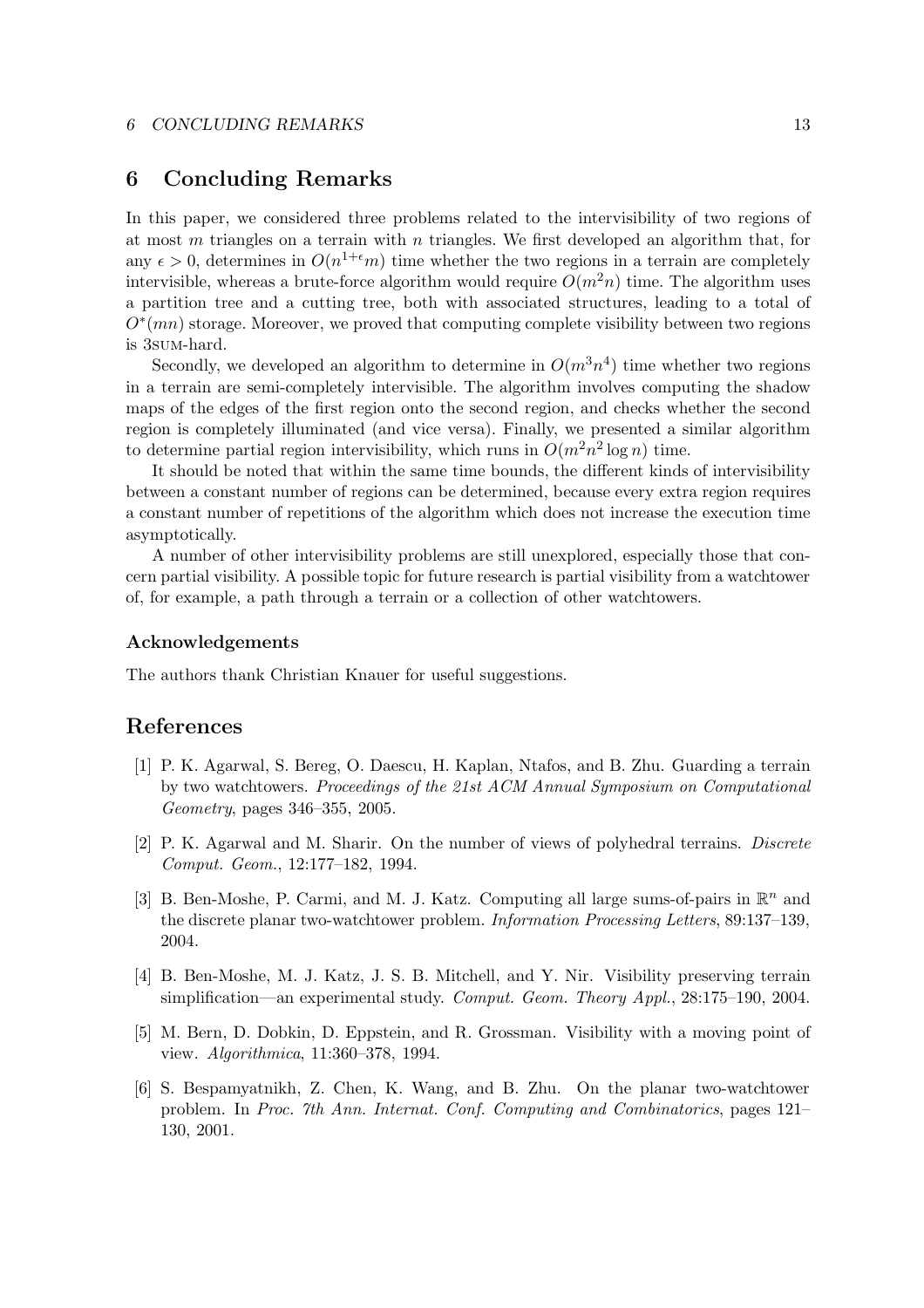- [7] B. Chazelle, H. Edelsbrunner, L. J. Guibas, M. Sharir, and J. Stolfi. Lines in space: Combinatorics and algorithms. Algorithmica, 15:428–447, 1996.
- [8] R. Cole and M. Sharir. Visibility problems for polyhedral terrains. J. Symbolic Comput., 7:11–30, 1989.
- [9] M. de Berg, D. Halperin, M. Overmars, and M. van Kreveld. Sparse arrangements and the number of views of polyhedral scenes. Internat. J. Comput. Geom. Appl., 7:175–195, 1997.
- [10] M. de Berg, M. van Kreveld, M. Overmars, and O. Schwarzkopf. Computational Geometry: Algorithms and Applications. Springer-Verlag, Berlin, Germany, 2nd edition, 2000.
- [11] L. De Floriani and P. Magillo. Intervisibility on terrains. In P.A.Longley, M.F.Goodchild, D.J.Maguire, and D.W.Rhind, editors, Geographic Information Systems: Principles, Techniques, Managament and Applications, chapter 38, pages 543–556. John Wiley & Sons, 1999.
- [12] D. P. Dobkin and D. G. Kirkpatrick. Determining the separation of preprocessed polyhedra – a unified approach. In Proc. 17th Internat. Colloq. Automata Lang. Program., volume 443 of Lecture Notes Comput. Sci., pages 400–413. Springer-Verlag, 1990.
- [13] P. F. Fisher. Algorithm and implementation uncertainty in viewshed analysis. Internat. J. Geogr. Inform. Syst., 7:331–347, 1993.
- [14] P. F. Fisher. Stretching the viewshed. In Proc. 6th Internat. Sympos. Spatial Data Handling, pages 725–738, 1994.
- [15] P. F. Fisher. Reconsideration of the viewshed function in terrain modelling. Geogr. Syst., 3:33–58, 1996.
- [16] L. D. Floriani, B. Falcidieno, C. Pienovi, D. Allen, and G. Nagy. A visibility-based model for terrain features. In Proc. 2nd Internat. Sympos. Spatial Data Handling, pages 235–250, 1986.
- [17] L. D. Floriani, G. Nagy, and E. Puppo. Computing a line-of-sight network on a terrain model. In Proc. 5th Internat. Sympos. Spatial Data Handling, pages 672–681, 1992.
- [18] W. R. Franklin and C. K. Ray. Higher isn't necessarily better: Visibility algorithms and experiments. In Proc. 6th Internat. Sympos. Spatial Data Handling, pages 751–763, 1994.
- [19] A. Gajentaan and M. H. Overmars. On a class of  $O(n^2)$  problems in computational geometry. Comput. Geom. Theory Appl., 5:165–185, 1995.
- [20] M. J. Katz, M. H. Overmars, and M. Sharir. Efficient hidden surface removal for objects with small union size. *Comput. Geom. Theory Appl.*, 2:223–234, 1992.
- [21] C. Knauer, M. van Kreveld, and E. Moet. Visibility maps of edges and triangles in 3d. Manuscript, 2005. http://www.cs.uu.nl/~esther/visibilitymaps.pdf
- [22] J. J. Koenderink and A. J. van Doorn. The internal representation of solid shape with respect to vision. Biological Cybernetics, 32:211–216, 1979.